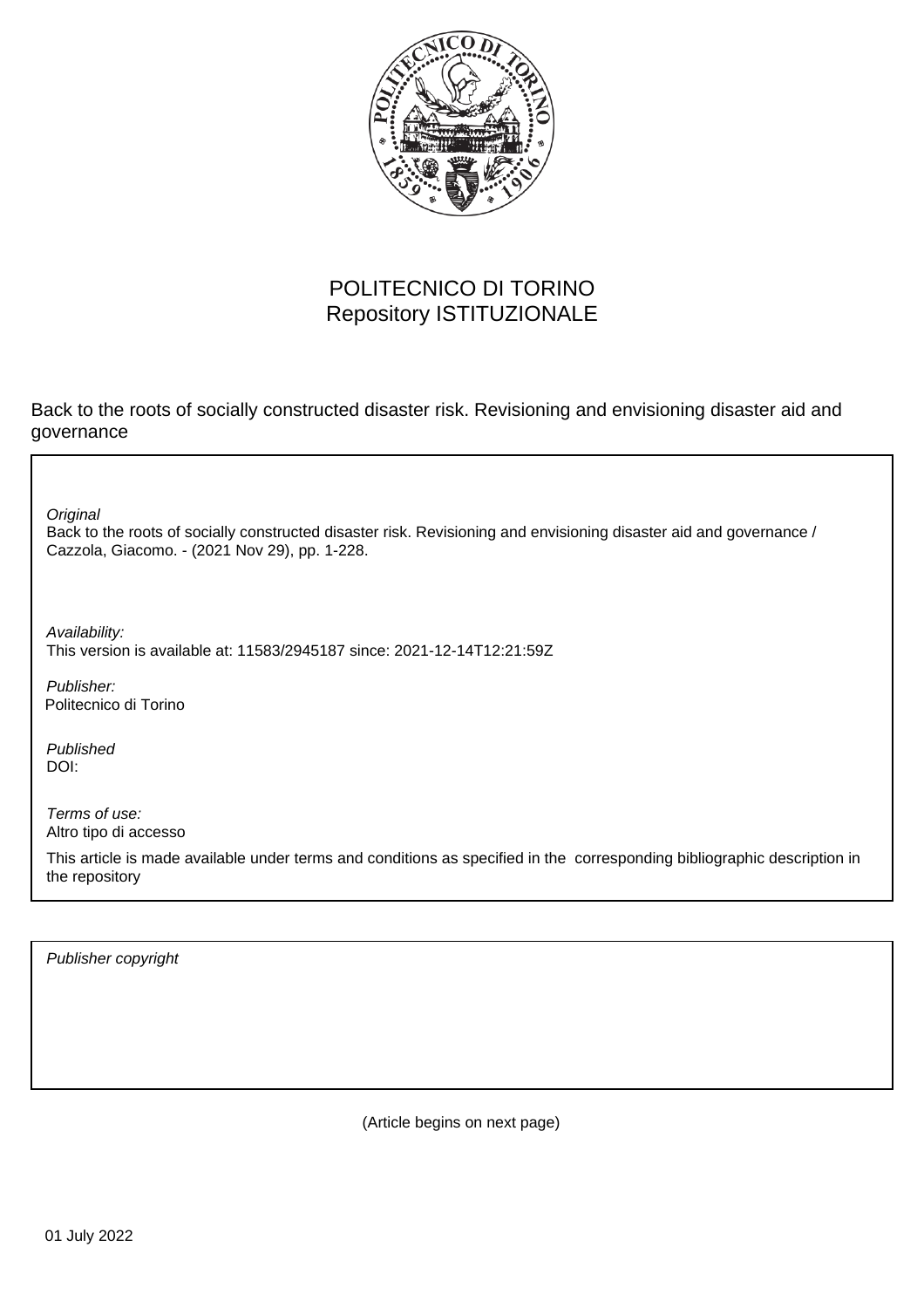



Doctoral Dissertation Doctoral Program in Urban and Regional Development (33rd Cycle)

# Back to the roots of socially constructed disaster risk Revisioning and envisioning disaster aid and governance

By

### Giacomo Cazzola

Supervisor:

Prof. Maurizio Tiepolo

Politecnico di Torino 2021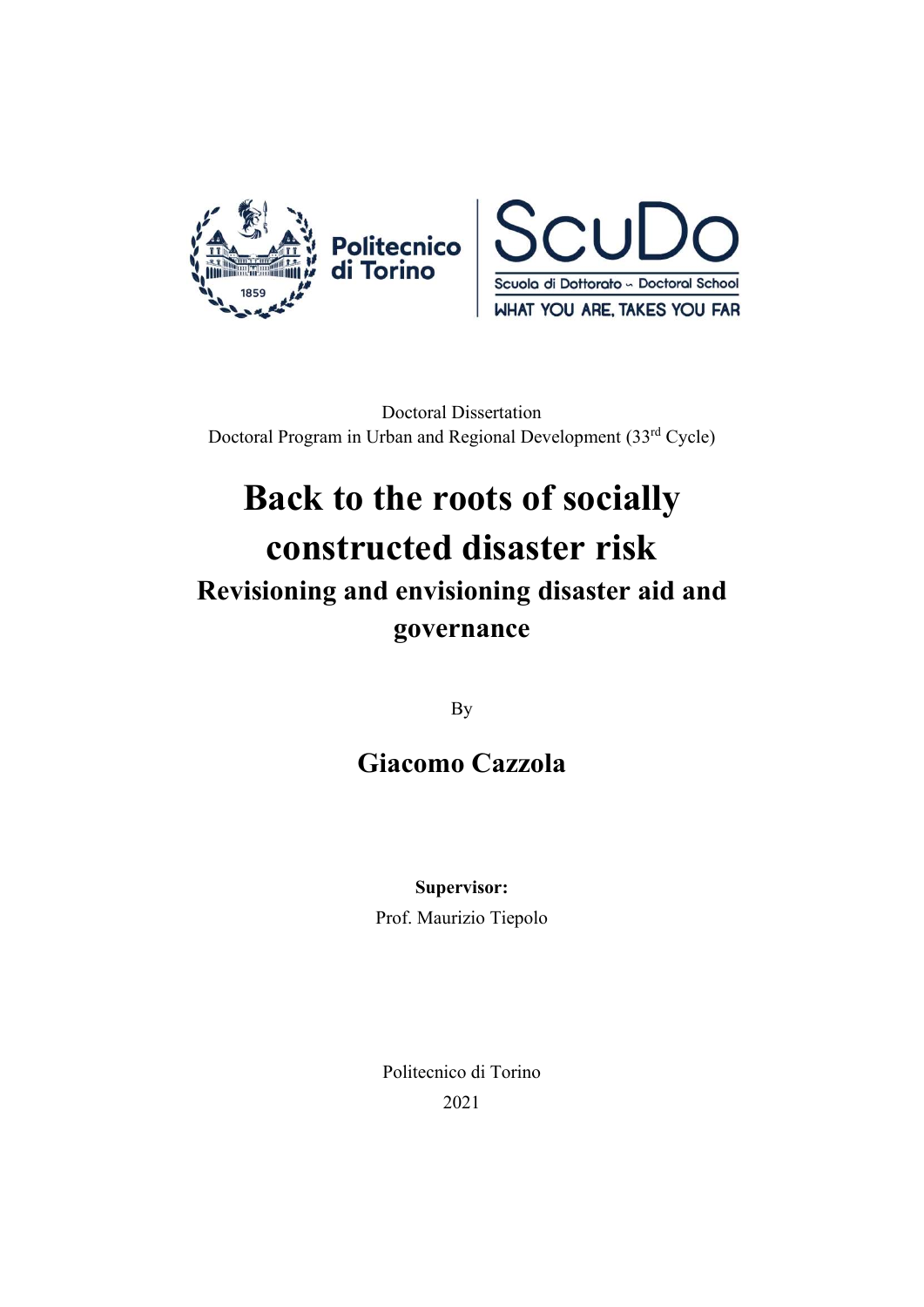#### Abstract

This thesis reflects on the acknowledgement and usage, for disaster aid and governance, of the Disaster Risk Creation (DRC) theoretical construct and investigates the barriers and challenges of addressing the processes enhancing exposure and vulnerability. The methodological approach adopted builds upon well-established Disaster Risk (DR) root causes analytical models and questions their relevance and urgency for aid and Disaster Risk Management (DRM) actors in Haiti and Guatemala, two highly exposed and vulnerable Countries. Recollecting aid workers' tales and explanations of DRC restated the overall paralysis in dealing with "usual" clusters of DR drivers, particularly dysfunctional governments, hazard-prone buildings, and environmental degradation. Besides this awareness, actors revealed a certain degree of self-consciousness also of the side effects of their practices, of their active role in unwittingly reinforcing and amplifying disaster risk: this through and due to lack of common long-term strategies and coordination, conflicting prioritizations and interventions, duplicated and counterproductive services, failed and ineffective recoveries, etc. Stated DRM and aid's contribution to DRC, the thesis intercepts relevant academic frameworks that already captured some explanations to such dynamics and open to theoretical and practical implications that could reverse such vicious tendencies and resist to new creations of DR.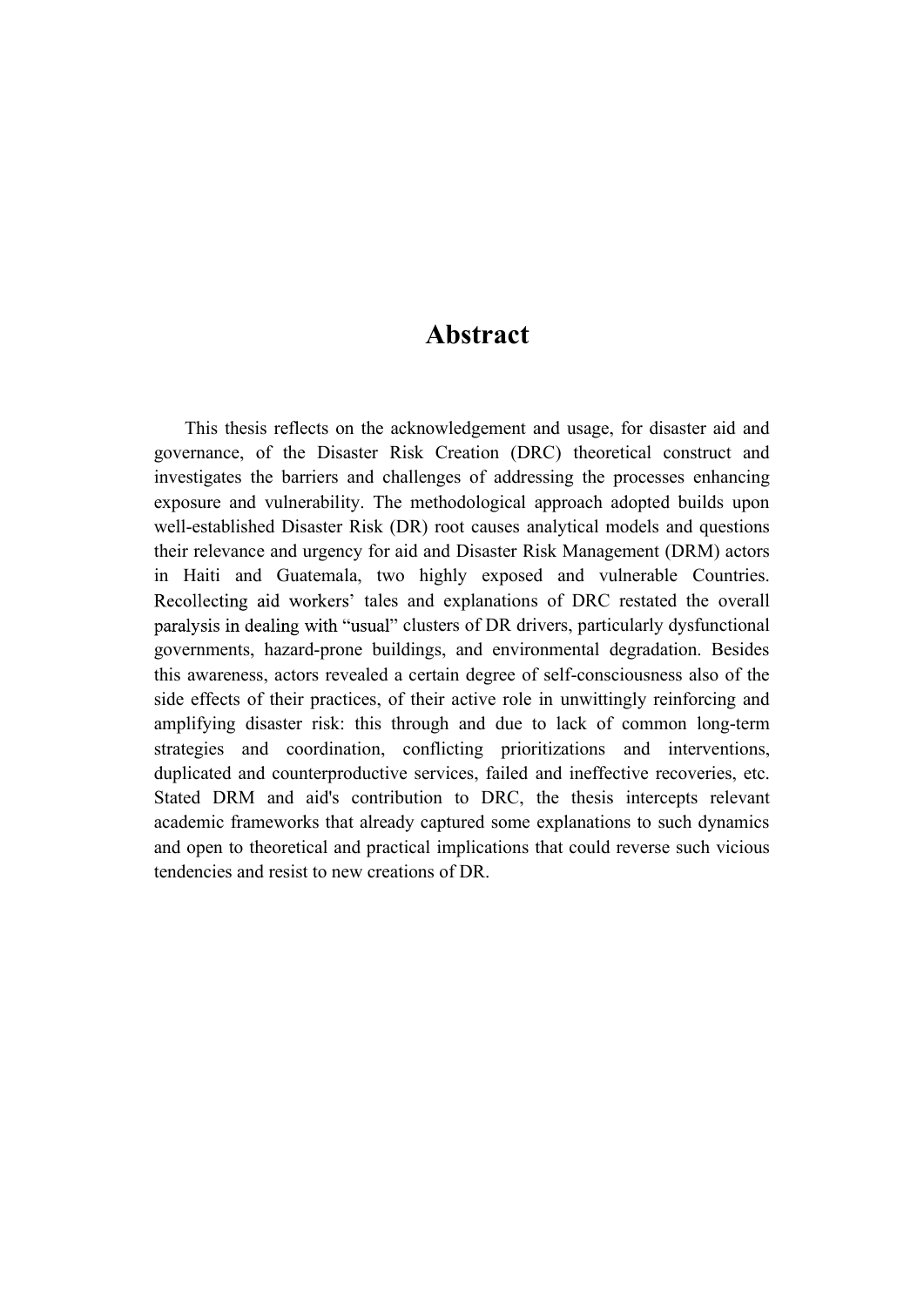## **Contents**

| 2. Disaster risk creation: addressing the right problem and setting an appropriate |
|------------------------------------------------------------------------------------|
|                                                                                    |
| 2.2 Vulnerability-enhancing and disaster-forcing urban attributes 9                |
|                                                                                    |
| Hybrid and hyper risks: complex, interconnected and interdependent 15              |
|                                                                                    |
| The interplay between physical and social processes: patterns, feedbacks,          |
| 2.4 Disaster Risk Management's shortcomings and political reluctance on Disaster   |
| 2.5 The Pressure and Release model and disaster risk root cause analysis           |
|                                                                                    |
|                                                                                    |
|                                                                                    |
| 2.5.4 What to seek, what to avoid: prospective DRM and marginalization 31          |
|                                                                                    |
|                                                                                    |
|                                                                                    |
| 3.2 Setting a common ground: glossary, analytical lens and case study 41           |
|                                                                                    |
|                                                                                    |
|                                                                                    |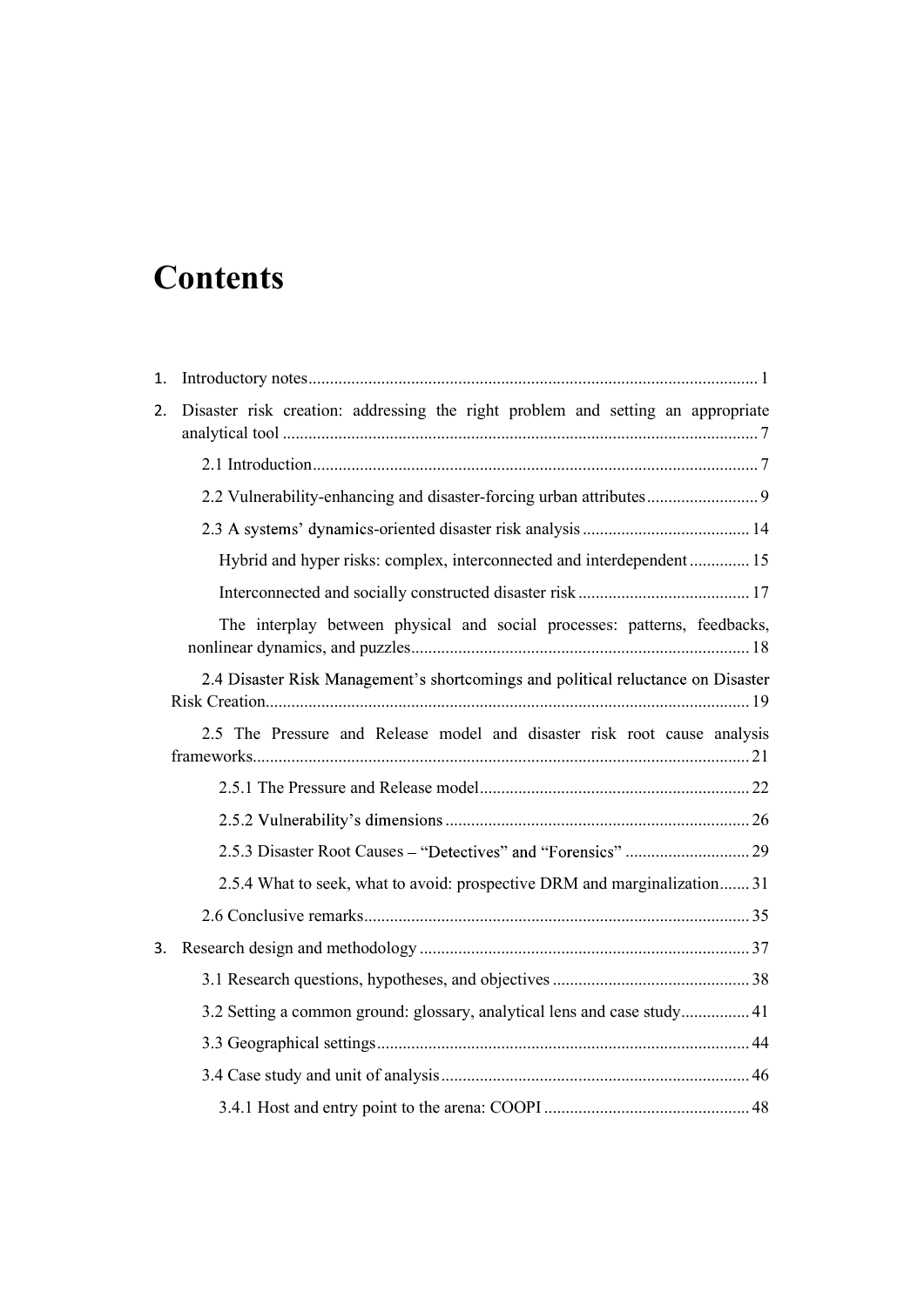| 4. | The Haitian experience: understanding and framing the Disaster Risk Creation debate              |
|----|--------------------------------------------------------------------------------------------------|
|    |                                                                                                  |
|    |                                                                                                  |
|    |                                                                                                  |
|    | Data sourcing: perspectives and existing contributions on DRC processes 64                       |
|    |                                                                                                  |
|    |                                                                                                  |
|    |                                                                                                  |
|    |                                                                                                  |
|    |                                                                                                  |
|    |                                                                                                  |
|    |                                                                                                  |
|    |                                                                                                  |
| 5. | The Guatemalan experience: understanding and framing the Disaster Risk Creation<br>debate<br>101 |
|    |                                                                                                  |
|    |                                                                                                  |
|    |                                                                                                  |
|    | Data sourcing: perspectives and existing contributions on DRC processes 107                      |
|    | 5.2.1 Roots of vulnerabilities: a story of dispossession and marginalization 110                 |
|    | 5.2.2 DRC drivers and pressures: imposed structural adjustments VS survival                      |
|    | 5.2.3 Institutional and political drivers and unsafe conditions 120                              |
|    | 5.2.4 Environmental dimension: resource capture, scarcity, and degradation. 122                  |
|    |                                                                                                  |
|    |                                                                                                  |